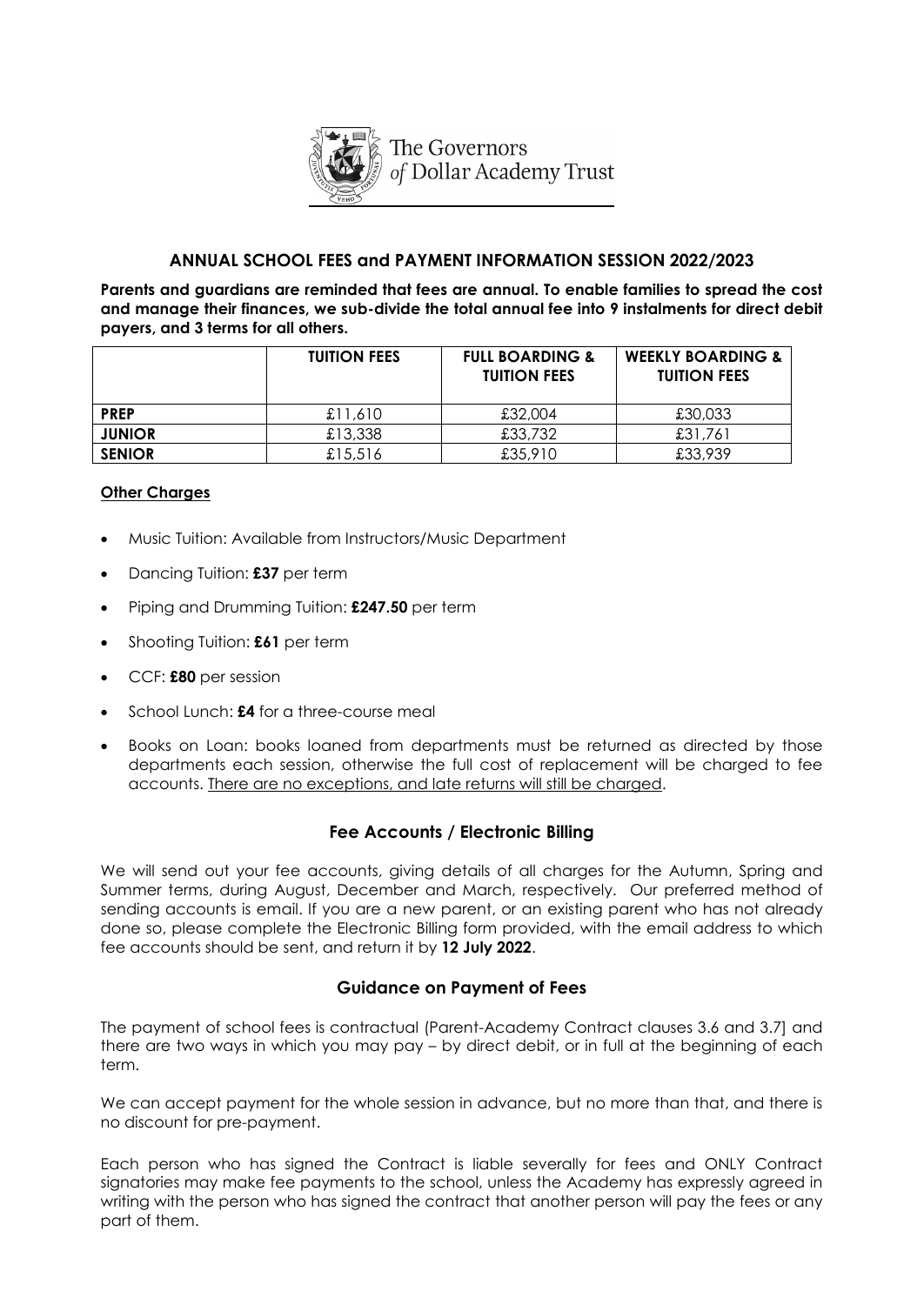#### **Paying by Direct Debit – UK Bank Accounts Only**

We would request that all parents with UK bank accounts pay the school fees by direct debit. For all **new parents**, and **existing parents who have not previously signed up** to the direct debit scheme, please complete the mandate provided and return it to the Bursar's Office by **12 July 2022**.

**For parents with a child or children already attending the Academy, who are currently in the direct debit scheme, no further action is required, as the previously completed mandate continues to operate for any other siblings who may enrol; however, it is essential that you do not cancel the mandate when an older sibling leaves.** 

Direct debits will be taken as follows:

| □ AUTUMN TERM 2022 | $7^{\text{TH}}$ September; $7^{\text{TH}}$ OCTOBER; $7^{\text{TH}}$ NOVEMBER. |
|--------------------|-------------------------------------------------------------------------------|
| SPRING TERM 2023   | 13TH JANUARY; 7TH FEBRUARY; 7TH MARCH                                         |
| SUMMER TERM 2023   | 11th APRIL: 8th MAY: 7th JUNE                                                 |

Each direct debit payment will constitute one third of the termly tuition/boarding fee. Additional charges [e.g. co-curricular charges or expenditure incurred by boarders etc] will be debited **in full** on the **7th of September**, **13th of January** and **11th of April**. You should be aware that, depending on the circumstances, should you regularly default on your direct debit payments you may be required to leave the scheme and revert to paying fees in full at the beginning of each term. If, in the future, you need to stop paying fees by direct debit, we will require at least seven days' notice before the next payment is due to stop the payment being taken.

#### **Paying the Fees Each Term**

For overseas families, and UK families who are unable to sign up to the direct debit scheme, the fees for each term must be paid in full, by cheque or by bank transfer, to have cleared on, or before, the first day of the term for which they are due. Unfortunately, we are unable to accept cash or credit card payments. The full termly fee must be paid and cleared by:

| <b>D</b> AUTUMN TERM 2022 | 18™ AUGUST              |
|---------------------------|-------------------------|
| <b>D</b> SPRING TERM 2023 | 5 <sup>TH</sup> JANUARY |
| □ SUMMER TERM 2023        | 12TH APRIL              |

Cheques should be made payable to *Dollar Academy*

Bank/Internet Transfers - our bank details are included in the fees information pack – or please contact the Bursar's Office: 01259 742401 / [scobie-r@dollaracademy.org.uk](mailto:scobie-r@dollaracademy.org.uk)

#### **Late Payment and Non-Payment of Fees**

- **Interest charges:** we shall be entitled to charge compound interest at the rate of 2% per calendar month on all late payments [Contract clause 3.7] Additionally, late payments may be referred to our solicitors for collection and in that event, you will be liable for all associated legal costs.
- **Pupil Attendance:** we shall be entitled to refuse to allow your child to attend the Academy while fees remain unpaid [Contract clause 3.7]

## **Part-Term Payments**

• For pupils who join the Academy more than one month after the commencement of any term, fees for the remaining part of that term will be calculated on a standard pro rata basis. Details of fees for short term boarding can be obtained from the Bursar, subject to the availability of accommodation.